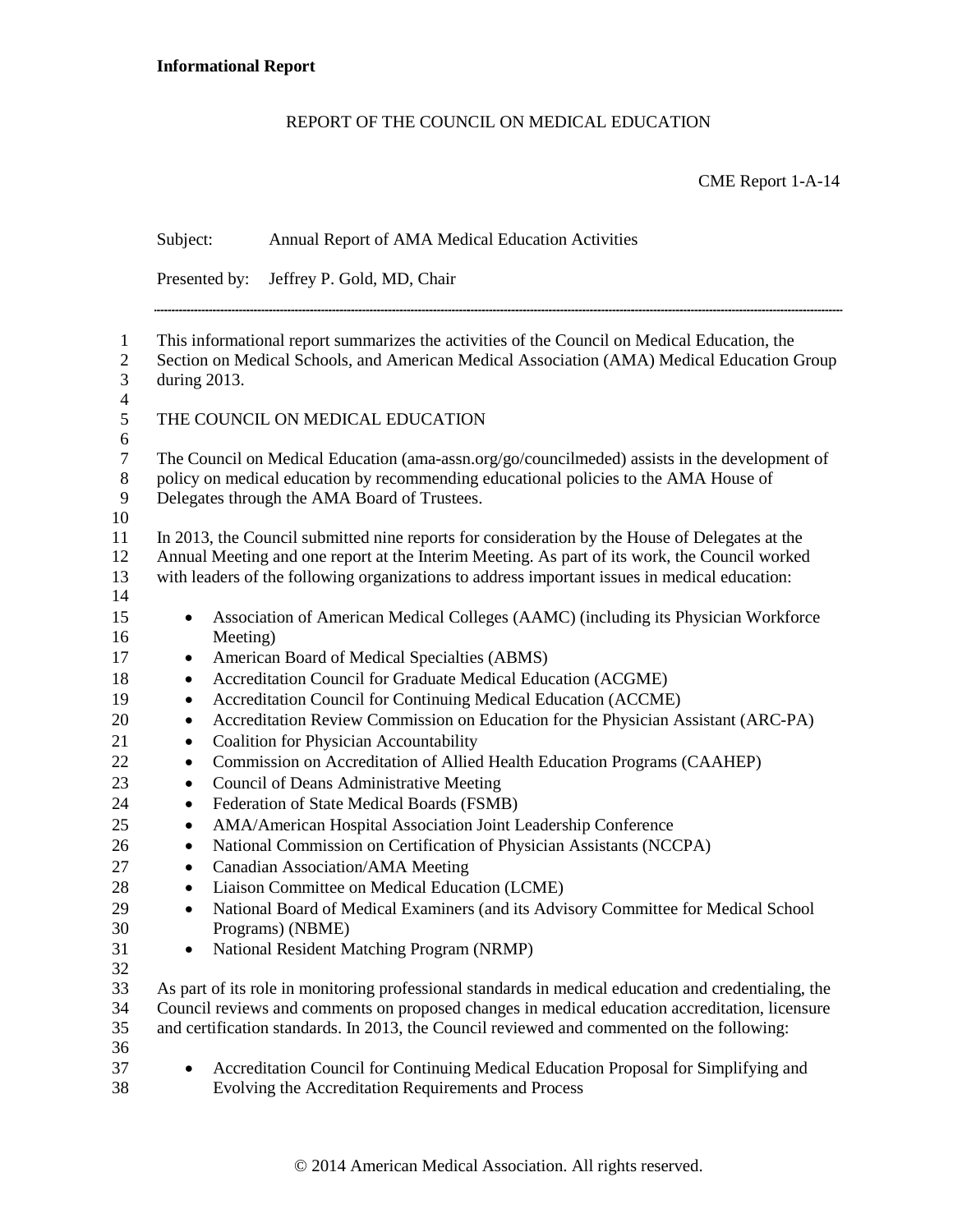| $\mathbf{1}$<br>$\mathbf{2}$ | Accreditation Council for Graduate Medical Education - 57 sets of new or revised program<br>$\bullet$                                                                          |  |  |
|------------------------------|--------------------------------------------------------------------------------------------------------------------------------------------------------------------------------|--|--|
| 3                            | requirements                                                                                                                                                                   |  |  |
|                              | American Academy of Pediatrics (AAP) Committee on Pediatric Workforce Policy<br>$\bullet$<br>Statements on Pediatric Workforce and Enhancing Pediatric Workforce Diversity and |  |  |
| $\overline{4}$<br>5          |                                                                                                                                                                                |  |  |
| $\sqrt{6}$                   | Providing Culturally Effective Pediatric Care: Implications for Practice, Education and<br>Policy Making                                                                       |  |  |
| $\tau$                       | American Board of Medical Specialties (ABMS) Disciplinary Action Notification Service<br>$\bullet$                                                                             |  |  |
| $8\,$                        | (DANS) Working Group Report                                                                                                                                                    |  |  |
| 9                            | ABMS regarding the Committee on Certification, Subcertification, and Maintenance of<br>$\bullet$                                                                               |  |  |
| 10                           | Certification (COCERT) Work Group on Subspecialization                                                                                                                         |  |  |
| 11                           | ABMS Proposed Standards for the ABMS Program for Maintenance of Certification<br>$\bullet$                                                                                     |  |  |
| 12                           | (MOC) 2015                                                                                                                                                                     |  |  |
| 13                           | Council on Graduate Medical Education's (COGME) 21st Report, Improving Value in<br>$\bullet$                                                                                   |  |  |
| 14                           | <b>Graduate Medical Education</b>                                                                                                                                              |  |  |
| 15                           | Federation of State Medical Boards (FSMB) Draft Report of the Special Committee on<br>$\bullet$                                                                                |  |  |
| 16                           | Reentry for the Ill Physician                                                                                                                                                  |  |  |
| 17                           |                                                                                                                                                                                |  |  |
| 18                           | The Council assisted the AMA Board of Trustees by recommending qualified AMA members to                                                                                        |  |  |
| 19                           | serve on boards and committees of organizations involved in medical education, accreditation and                                                                               |  |  |
| 20                           | certification. During 2013, the Council vetted 84 member candidates and made recommendations                                                                                   |  |  |
| 21                           | for over 24 different AMA appointments.                                                                                                                                        |  |  |
| 22                           |                                                                                                                                                                                |  |  |
| 23                           | In addition, the Council hosted two medical education stakeholders' forums in conjunction with the                                                                             |  |  |
| 24                           | Annual and Interim Meetings that convened leaders from state and national organizations to                                                                                     |  |  |
| 25                           | discuss critical issues affecting medical education. The A-13 session focused on the impact of the                                                                             |  |  |
| 26                           | ACA on medical education and the I-13 session addressed the GME funding crisis in terms of how                                                                                 |  |  |
| 27<br>28                     | it may impact medical education and the physician workforce in the future.                                                                                                     |  |  |
| 29                           | In June 2013, the Council commenced an aggressive year-long plan to advance the role and                                                                                       |  |  |
| 30                           | credibility of the CME as respected content experts, thought leaders on medical education,                                                                                     |  |  |
| 31                           | contributors to AMA policy development, disseminators of information and best practices related                                                                                |  |  |
| 32                           | to the AMA strategic initiatives, and advisors on strategy and program development along the                                                                                   |  |  |
| 33                           | continuum of medical education. The plan resulted in a reorganization of the Council's                                                                                         |  |  |
| 34                           | committees; initiation of two task forces to address the implementation of competency-based                                                                                    |  |  |
| 35                           | medical education frameworks and the alignment of accreditation and certification processes across                                                                             |  |  |
| 36                           | the continuum of medical education; engagement of representatives from relevant sections to                                                                                    |  |  |
| 37                           | gather perspectives on the Council's work; and identification of specific charges, goals, tasks and                                                                            |  |  |
| 38                           | timelines for each CME task force and committee.                                                                                                                               |  |  |
| 39                           |                                                                                                                                                                                |  |  |
| 40                           | SECTION ON MEDICAL SCHOOLS                                                                                                                                                     |  |  |
| 41                           |                                                                                                                                                                                |  |  |
| 42                           | The SMS (ama-assn.org/go/sms) provides the leaders and faculty of all medical schools accredited                                                                               |  |  |
| 43                           | by the LCME or American Osteopathic Association (AOA) a voice in House of Delegates                                                                                            |  |  |
| 44                           | deliberations and offers a forum for discussing and developing policies on medical education and                                                                               |  |  |
| 45                           | national research and health care issues.                                                                                                                                      |  |  |
| 46                           |                                                                                                                                                                                |  |  |
| 47                           | During the Annual and Interim Meetings, the Section provides education programs on issues of                                                                                   |  |  |

 importance to the academic community. In June 2013, the Section held an educational program on 49 planned medical school innovations, featuring representatives of five of the 11 awardees of the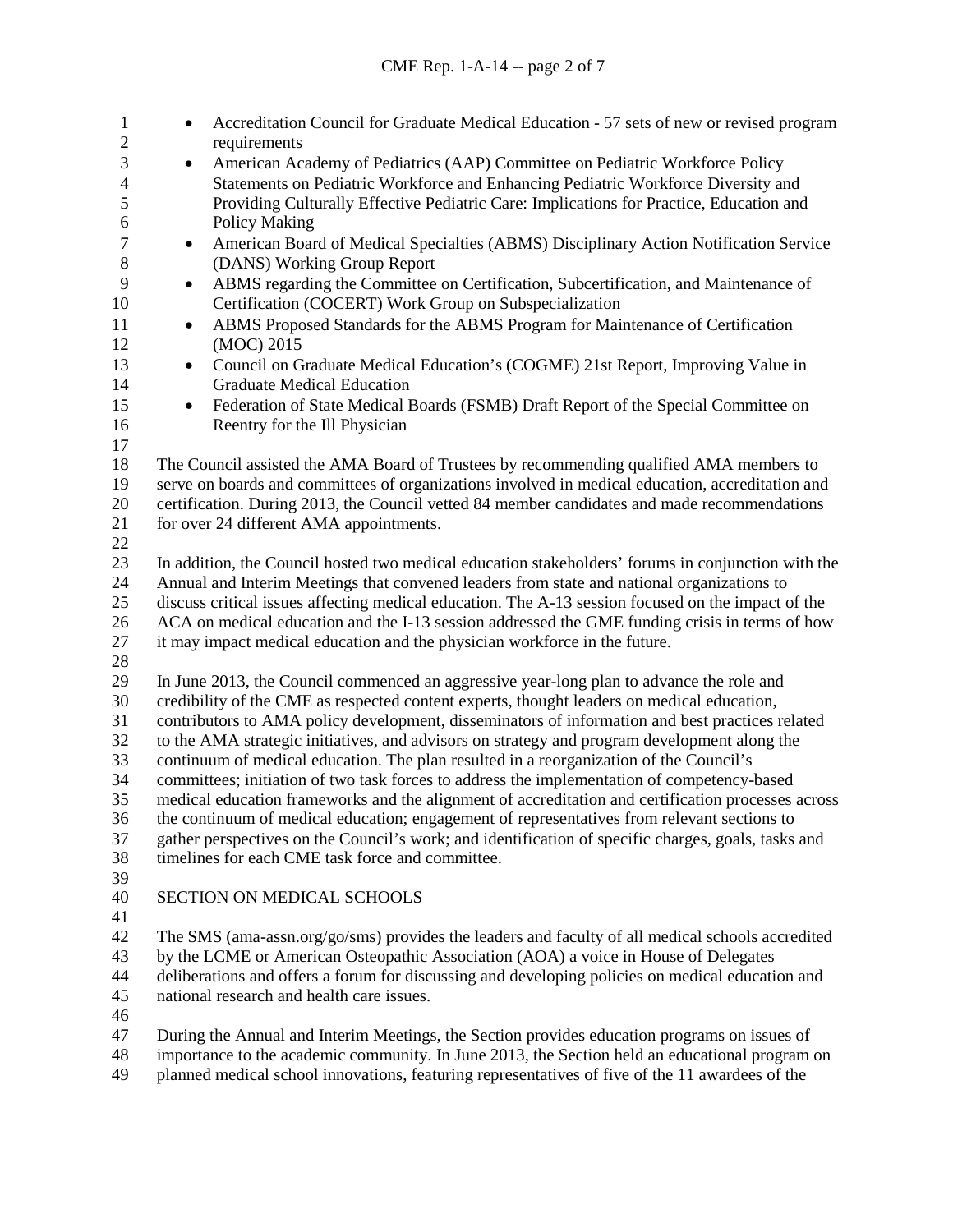AMA's Accelerating Change in Medical Education initiative. Also featured was a presentation on how to administer and ensure safety and ethics in international experiences for medical students. 3<br>4 4 In November 2013, the meeting's educational focus was stewardship of health care resources and<br>5 how to teach students and residents about this key concern facing both academic medicine and how to teach students and residents about this key concern facing both academic medicine and 6 health care. Presenters discussed how medical schools and residency programs can ensure that<br>7 by physicians-in-training understand the need to consider cost of care in clinical decisions and ave physicians-in-training understand the need to consider cost of care in clinical decisions and avoid overuse and misuse of resources. Presenters included Steven Weinberger, Executive Vice President and CEO of the American College of Physicians, and Jacqueline Bello, representing the CME. Reactors to the presentations were two leaders from the Accelerating Change in Medical Education consortium schools. Increasing AMA membership among academic physicians continues to be a top priority for the AMA-SMS and its governing council. The governing council and staff are assisting in promoting an AMA academic leadership group membership program (which was in place at 21 medical schools by early 2014) that offers special group membership pricing to the medical school leadership. In addition, in June 2013 the SMS approved a proposed resolution linking graduate medical 20 education funding to quality outcomes; this was subsequently forwarded to the AMA House of 21 Delegates and adopted (as amended) as new AMA policy. Delegates and adopted (as amended) as new AMA policy. Finally, the SMS Governing Council, at its November 2013 meeting, held a strategic planning session to help direct its future plans and to ensure that it continues to serve as a key link between academic physicians and the AMA and HOD. MEDICAL EDUCATION GROUP ACTIVITIES *Accelerating Change in Medical Education* The AMA selected the following 11 US medical schools to receive funding as part of its Accelerating Change in Medical Education initiative aimed at transforming the way future physicians are trained. • Indiana University School of Medicine • Mayo Medical School • NYU School of Medicine • Oregon Health & Science University School of Medicine • Penn State College of Medicine • The Brody School of Medicine at East Carolina University • The Warren Alpert Medical School of Brown University • University of California, Davis School of Medicine • University of California, San Francisco School of Medicine • University of Michigan Medical School • Vanderbilt University School of Medicine The Accelerating Change in Medical Education Request for Proposals was launched in January of 2013, and over 80% of eligible medical schools submitted a Letter of Intent. After a comprehensive, rigorous selection process involving national medical education experts, the 11

schools above were chosen to carry out bold, innovative projects. The projects encompass many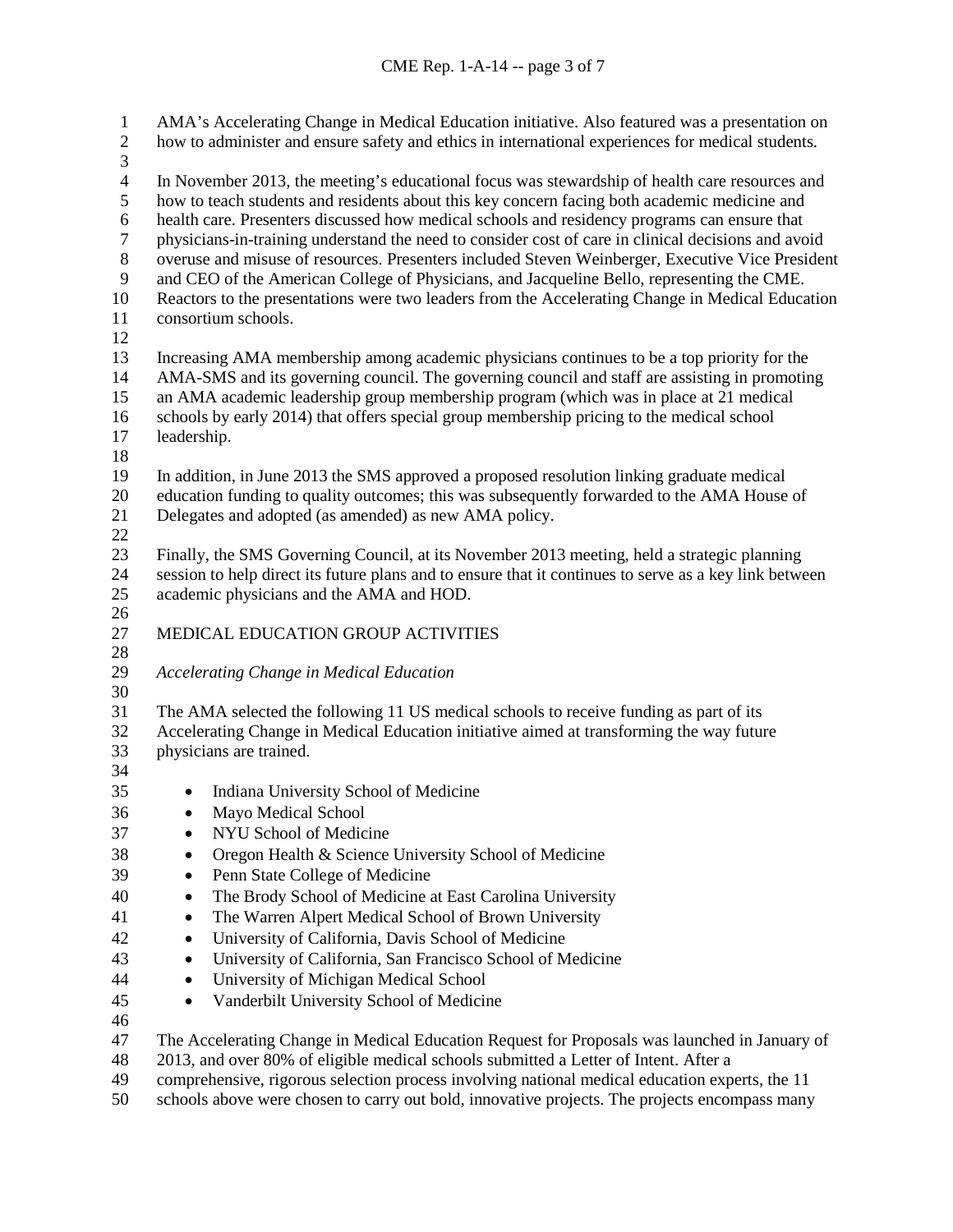educational innovations, including models for competency-based student progression, total student

- immersion within the health care system from the first day of medical school, and the increased use
- of health IT and virtual patients.
- $\frac{4}{5}$

The AMA will provide approximately \$1 million to each school over five years to fund the

- 
- 6 educational innovations envisioned by each institution. The grant cycle officially began<br>
5 September 1, 2013. A critical component of the AMA's initiative is the establishment of 7 September 1, 2013. A critical component of the AMA's initiative is the establishment of a Learning<br>8 Consortium with the selected schools to rapidly disseminate best practices to other medical and
- Consortium with the selected schools to rapidly disseminate best practices to other medical and
- health profession schools. This Consortium met for the first time face-to-face on October 3, 2013 in
- Chicago to share information and begin to establish common goals and outcomes. Numerous
- Interest Groups were developed to connect schools around shared interests and to increase the
- sample size for selected innovations. The Interest Groups include systems-based practice,
- 13 competency-based assessment/milestones, evaluation, population health, faculty development, 14 technology and organizational change. technology and organizational change.
- 
- Directly after the Consortium meeting, the AMA Accelerating Change in Medical Education
- Conference was held October 4-5, 2013, in Chicago. The conference brought together nearly 200 leaders in medical education from across the nation to discuss needed changes to bridge the gap
- between the training of medical students and the needs of our health care system. It also gave
- 
- 20 attendees a chance to learn about the grant projects supported by the Accelerating Change in<br>21 Medical Education initiative. Podcasts and presentations from this event can be found at Medical Education initiative. Podcasts and presentations from this event can be found at
- ama-assn.org/sub/accelerating-change/conference.shtml.
- 
- More information about the initiative is available at changemeded.org.
- 
- *The Learning Environment Study*
- 
- 
- In 2013, the AMA also continued its work on a study of the medical education learning environment through a broad consortium of 27 medical schools nationwide and in Canada, with data being collected from approximately 4,800 medical students. Work is ongoing to identify factors in the learning environment that either inhibit or promote the acquisition of professional values and the demonstration of professional behaviors by medical students and resident physicians. The longitudinal and multi-institutional design of the LES will yield data on the student experience throughout the four years of medical school and allow for comparison across varying medical education learning environments with regard to educational outcomes. Two meetings of the Learning Environment Study were held in 2013, and work groups communicated regularly to begin analysis on issues such as ways of coping, empathy and tolerance of ambiguity.
- 
- *Reference Committee Support*
- 
- As part of the AMA's work in addressing these and other critical issues in medical education, staff supports and coordinates the work of Reference Committee C at the Annual Meeting of the AMA House of Delegates and Reference Committee K at the Interim Meeting. This work helps ensure that AMA policy and activities reflect the needs of academic physicians as well as medical students, resident/fellow physicians, and patients.
- 
- *Communications*
- 
- The monthly email newsletter AMA MedEd Update, distributed free to 30,000 subscribers,
- provides news, information and updates on medical education activities at the AMA and other
- organizations. With the release of the AMA's Accelerating Change in Medical Education initiative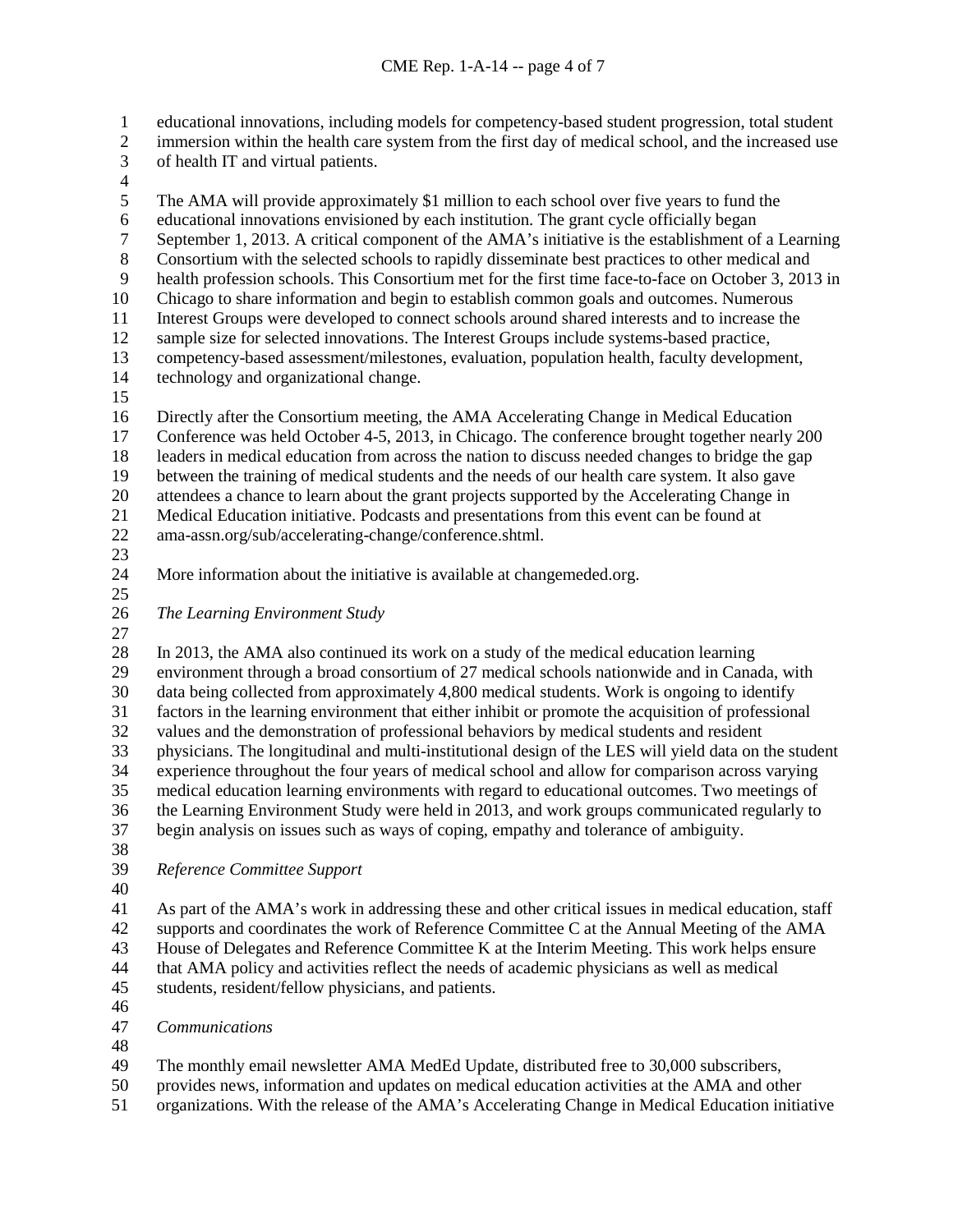and request for proposals in 2013, the newsletter has become a key communications venue for

- sharing information with the medical education community on the progress of this key AMA strategic focus area.
- $\frac{4}{5}$

## *Undergraduate Medical Education*

6<br>7 The LCME, jointly sponsored by the AMA and the AAMC, is responsible for accrediting medical<br>8 education programs in the United States. In late 2012 the two organizations officially signed a education programs in the United States. In late 2012 the two organizations officially signed a memorandum of understanding (MOU), creating an LCME Council to provide formal joint guidance for administrative aspects of the organization. In 2013 the LCME Council began meeting and developing working policy and procedure. The LCME also jointly accredits medical schools in Canada working with the Committee on the Accreditation of Canadian Medical Schools (CACMS), 13 in Canada. Although the LCME and CACMS have been collaborating closely for years for joint<br>14 accreditation, in 2013 the LCME and CACMS negotiated and signed a formal MOU codifying accreditation, in 2013 the LCME and CACMS negotiated and signed a formal MOU codifying procedures for the accreditation of Canadian medical schools.

 During 2013, the LCME completed the final stages of a thorough evaluation and restructuring of its accreditation standards. Aiming to reduce the burden of accreditation and improve efficiency and a focus on measures of effectiveness, the new format moves from 132 individual standards to 12 20 standards with a total of 94 elements. With a guiding principle of "Not as onerous, but just as rigorous," the new standards contain the same requirements but have less redundancy and are rigorous," the new standards contain the same requirements but have less redundancy and are written in a clearer, declarative format. The new accreditation standards were approved by the LCME in 2014; they are posted on the LCME website and are in effect for schools with reviews during the 2015-2016 academic year. Along with new standards, the LCME has streamlined the self-study materials and is working on aligning and streamlining other supporting documents, data collection, and data reporting.

 At the end of 2013, a total of 141medical schools held preliminary, provisional, or full accreditation status in the United States. The LCME accredits 17 medical schools in Canada jointly with the CACMS. In addition, five developing US medical schools have applied to be considered for LCME accreditation. Information on developing medical schools is available at lcme.org.

 In 2013, the LCME completed an application for the World Federation of Medical Education recognition process. The LCME is regarded as a world-wide leader in medical education accreditation. Consequently, the LCME has been increasingly consulted by foreign and international organizations for its expertise in developing accreditation systems.

 Under the auspices of the LCME, annual surveys are sent to the deans of all LCME-accredited US medical schools. The 2013 surveys had a 100% response rate. The surveys allow the LCME to track trends related to medical school finances, medical education costs, medical student debt burden, and the curriculum and evaluation methods used in medical schools. Data from the survey are published as Appendix tables in the annual medical education issue of Journal of the American Medical Association (JAMA) and shared with members of various stakeholder groups on request.

- 
- *Graduate Medical Education*
- 

The AMA works to ensure the quality of graduate medical education and the appropriate number

and mix of physicians. For example, FREIDA Online®, an Internet database with information on

- more than 9,600 ACGME-accredited and ABMS board-approved GME programs and over 4,000
- GME teaching institutions, is a popular source of information for medical students. During 2013,
- the AMA released a major enhancement to FREIDA Online, adding intuitive and keyword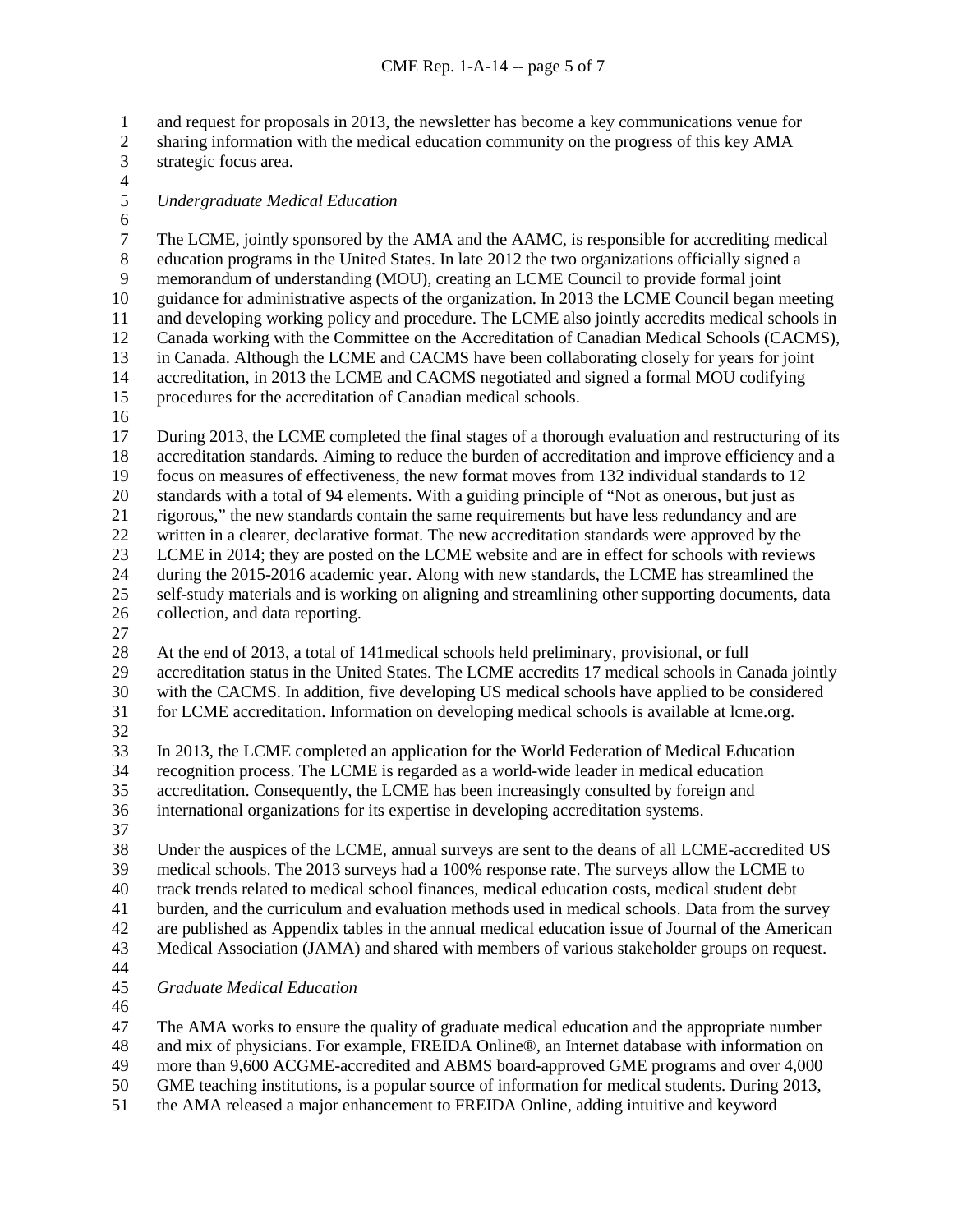searches, maps of program locations, mobile-optimization and additional features available only to AMA members. In the three months since the release in mid-October 2013, the new version of FREIDA Online received over 186,000 visits from 55,000 unique visitors, generating 2.5 million 4 page views. Furthermore, the AMA (in collaboration with the AAMC) administered the National<br>5 GME Census, which collects key residency program and resident/fellow data; these data were GME Census, which collects key residency program and resident/fellow data; these data were published in the medical education issue of *JAMA* and via FREIDA Online. Finally, staff developed and published new editions of the Electronic State-level GME Data and State Medical Licensure Requirements and Statistics. The AMA supported H.R. 297, the "Children's Hospital GME Support Reauthorization Act of 2013," and S.577 and H.R. 1180, the "Resident Physician Shortage Reduction Act" in 2013, and in August 2013, the AMA launched a national "Save GME Action Week" to raise awareness about 13 the cap on funding for residency training programs. Students from over 50 medical schools across 14 20 states met with their Representatives and Senators advocating for GME funding and seeking 20 states met with their Representatives and Senators advocating for GME funding and seeking ways to combat pending physician shortages. The AMA also expanded its Save GME website (SaveGME.org) and began issuing bands that can be worn on stethoscopes as a symbol of our GME campaign. These advocacy efforts have generated significant support, resulting in over 25,000 letters urging lawmakers to protect GME funding. *Continuing Physician Professional Development (CPPD)* The Division of CPPD (ama-assn.org/go/cppd) provides support to the Council on Medical Education in relation to continuing medical education (CME) policies and trends. It also staffs the Continuing Medical Education/Maintenance of Certification/Maintenance of Licensure (CME/MOC/MOL) Committee of the Council. To ensure effective liaison to key continuing medical education organizations, CPPD staff hold committee/leadership appointments in six such organizations, perform manuscript reviews for three peer reviewed journals and represent the AMA in various other organizations. The Council has delegated responsibility for administering the AMA's accredited CME program to Educational Services within the AMA. CPPD staff actively participates in the work of the AMA Program Committee which oversees the AMA CME Program and collaborates with Educational Services. The Council keeps informed on the AMA's CME program through the regular updates provided to the CME/MOC/MOL Committee by the director of the division and the review and approval of the annual CME program report developed by Educational Services. In 2013, the updates included information on the ACCME reaccreditation process. The CME/MOC/MOL committee also reviewed and contributed to the AMA's reaccreditation self-study prior to its submission to the ACCME. Approximately 208,000 certificates were awarded to physicians for participating in CME activities offered by the AMA in 2013. The AMA currently awards *AMA PRA Category 1 Credit*™ for live activities, enduring materials (both print-based and online), journal-based CME activities, manuscript review and Performance Improvement CME activities. In addition, members of the CPPD team participated in the further development of the AMA's online learning management system. By the end of 2013, 61 CME activities were available via the online learning center. CPPD staff served as faculty in webinars that were developed by the Association of American Medical Colleges, the Federation of State Medical Boards and the Illinois Alliance for Continuing Medical Education. In addition, members of the CPPD team represented the AMA by providing

- presentations at meetings convened by, among others, the European Union of Medical Specialists,
- Accreditation Council for Continuing Medical Education, Alliance for Continuing Education in the